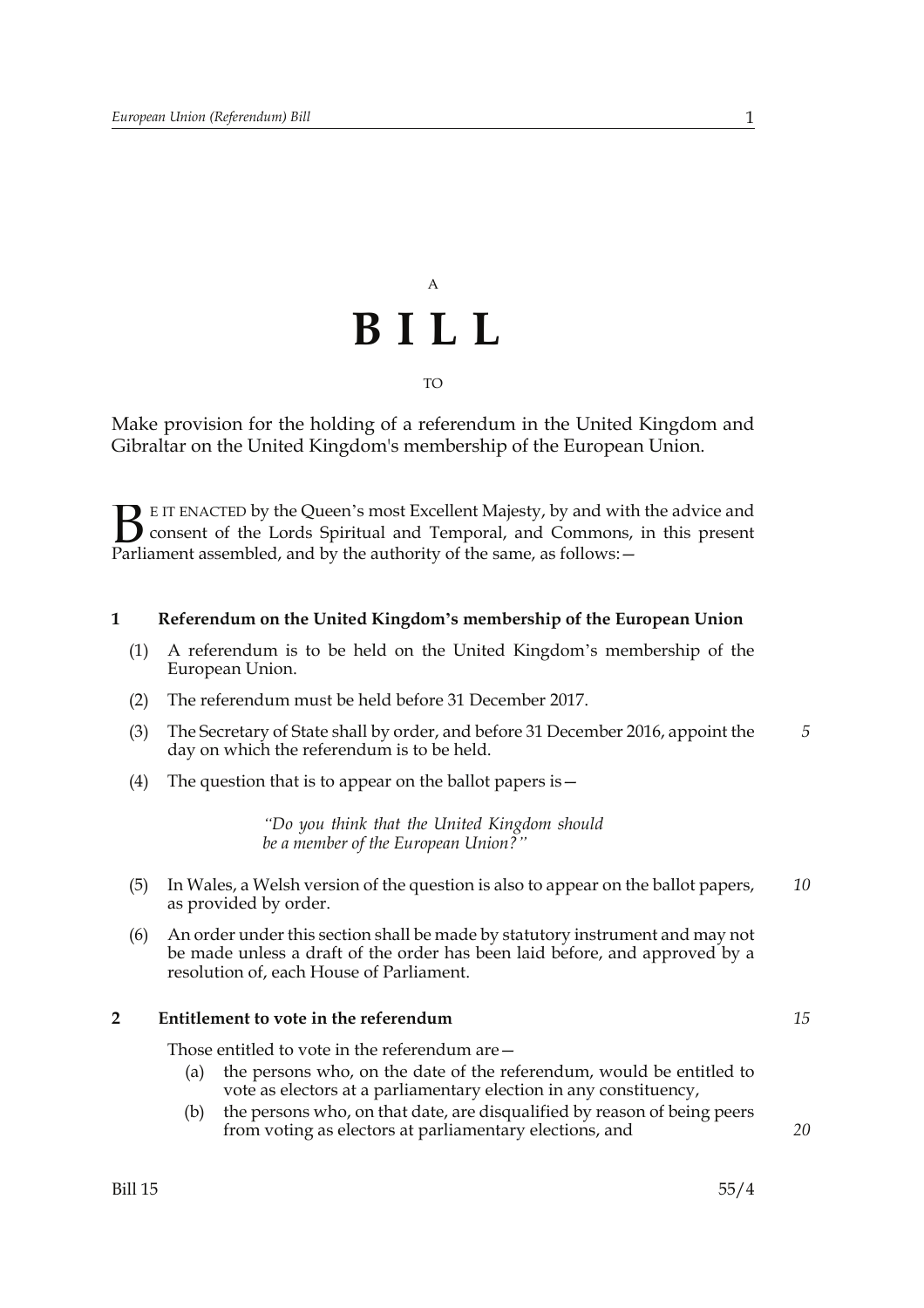(c) Commonwealth citizens who, on the date of the referendum, would be entitled to vote in Gibraltar as electors at a European Parliamentary election in the combined electoral region in which Gibraltar is comprised.

### **3 Conduct of the referendum and further provisions**

- (1) The Electoral Commission shall publish a report setting out its recommendations for the rules in accordance with which the referendum is to be conducted, further provisions about the referendum and the application to the referendum of provisions relevant to elections.
- (2) The Secretary of State, having regard to the report under subsection (1), shall by order provide for the rules in accordance with which the referendum is to be conducted. *10*
- (3) The Secretary of State may by order give effect to further provisions about the referendum and the application to the referendum of provisions relevant to elections as recommended by the Electoral Commission.
- (4) An order under this section shall be made by statutory instrument and may not be made unless a draft of the order has been laid before, and approved by a resolution of, each House of Parliament.

#### **4 Gibraltar**

- (1) An order under section 3(2) or (3) which extends to Gibraltar may  $-$ 
	- (a) provide for conduct to constitute a criminal offence under the law of Gibraltar;
	- (b) extend and apply to Gibraltar, with or without modification, the provisions of any enactment relating to referendums or elections;
	- (c) modify any such enactment so far as it has effect in relation to any part of the United Kingdom; *25*
	- (d) modify or apply or incorporate, with or without modification, the provisions of any legislation in force in Gibraltar relating to elections, or referendums.
- (2) The capacity of the Gibraltar legislature to make law in relation to any matter in relation to which provision may be made under section 3 is not affected by the existence of the power conferred by that section. *30*
- (3) Subsection (2) is not to be regarded as restricting the operation in relation to law made by the Gibraltar legislature of the Colonial Laws Validity Act 1865 (under which colonial laws are void if repugnant to provision made under an Act of Parliament).
- (4) "Enactment", and "modification" have the same meaning as in the Political Parties, Elections and Referendums Act 2000 (see section 160(1) of that Act).

#### **5 Expenditure**

*There shall be paid out of money provided by Parliament—*

- (a) *any expenditure of the Secretary of State in consequence of this Act, and*
- (b) *any increase attributable to this Act in the sums which under any other Act are payable out of money so provided.*

*5*

*15*

*20*

*35*

*40*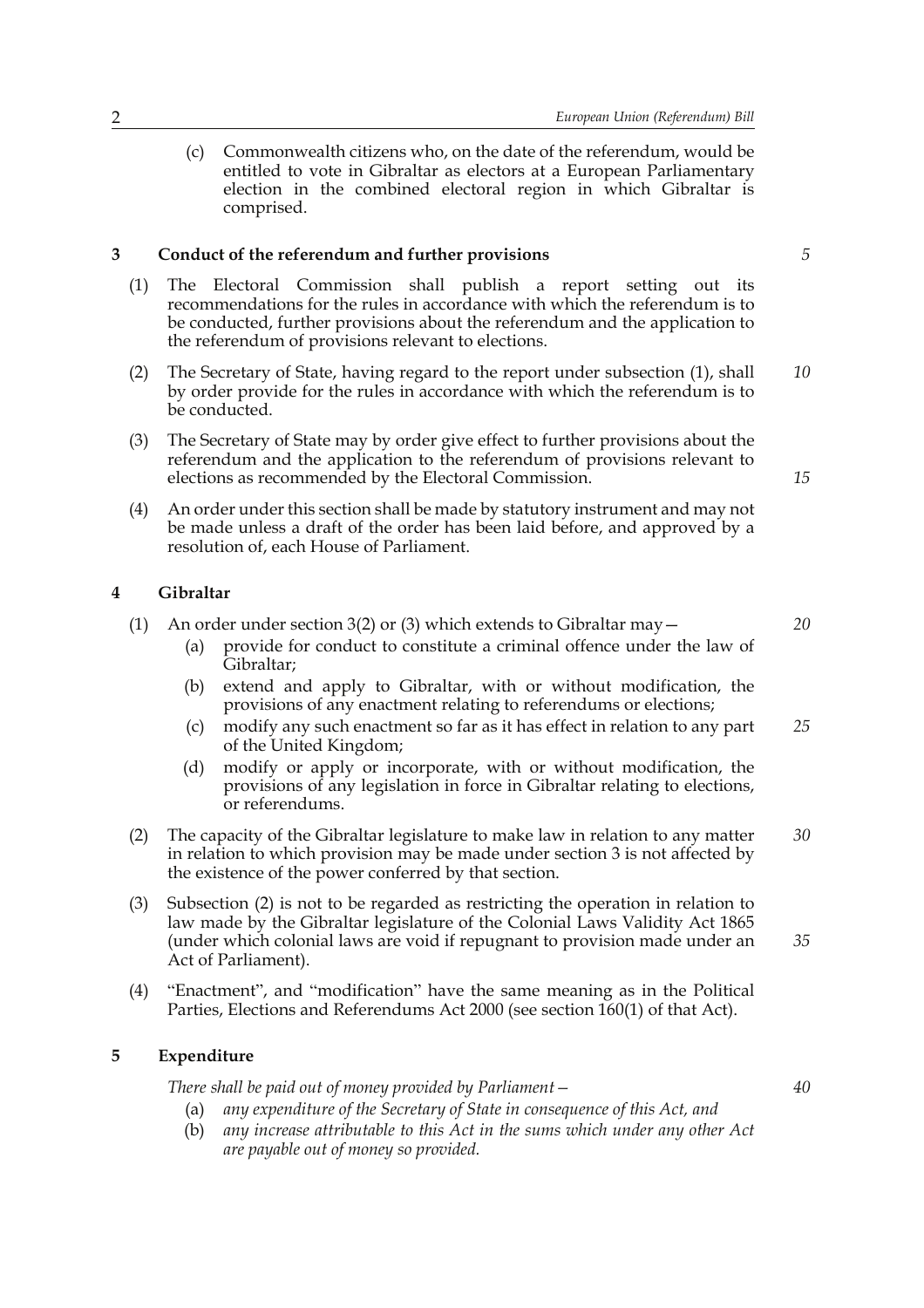## **6 Extent and short title**

- (1) This Act extends to—
	- (a) England and Wales, Scotland and Northern Ireland; and
	- (b) Gibraltar.
- (2) This Act may be cited as the European Union (Referendum) Act 2014. *5*